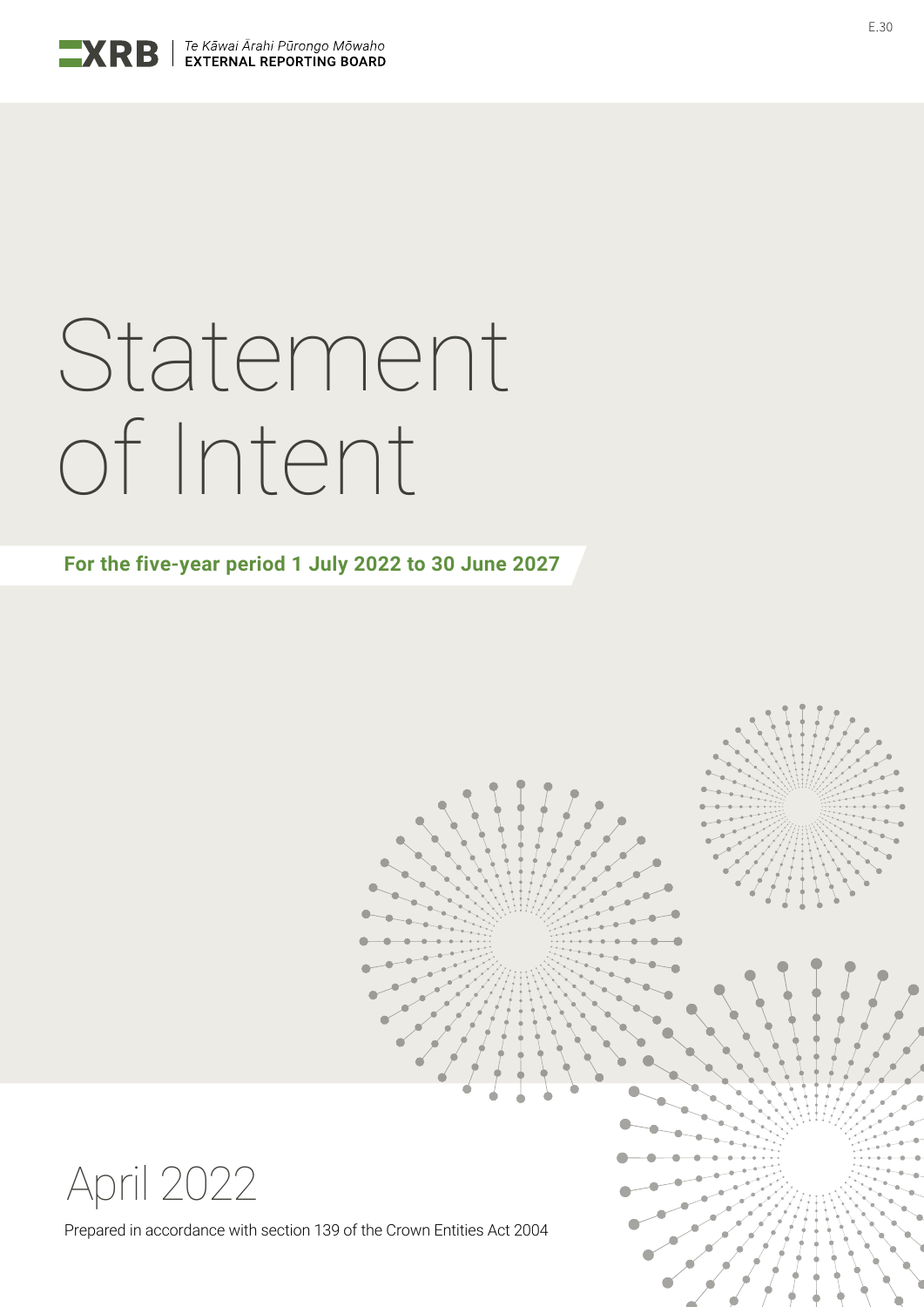© Crown Copyright External Reporting Board PO Box 11250 Manners St Central, Wellington 6142 New Zealand <http://www.xrb.govt.nz>

Permission to reproduce: The copyright owner authorises reproduction of this work, in whole or in part, so long as no charge is made for the supply of copies, and the integrity and attribution of the work as a publication of the External Reporting Board is not interfered with in any way.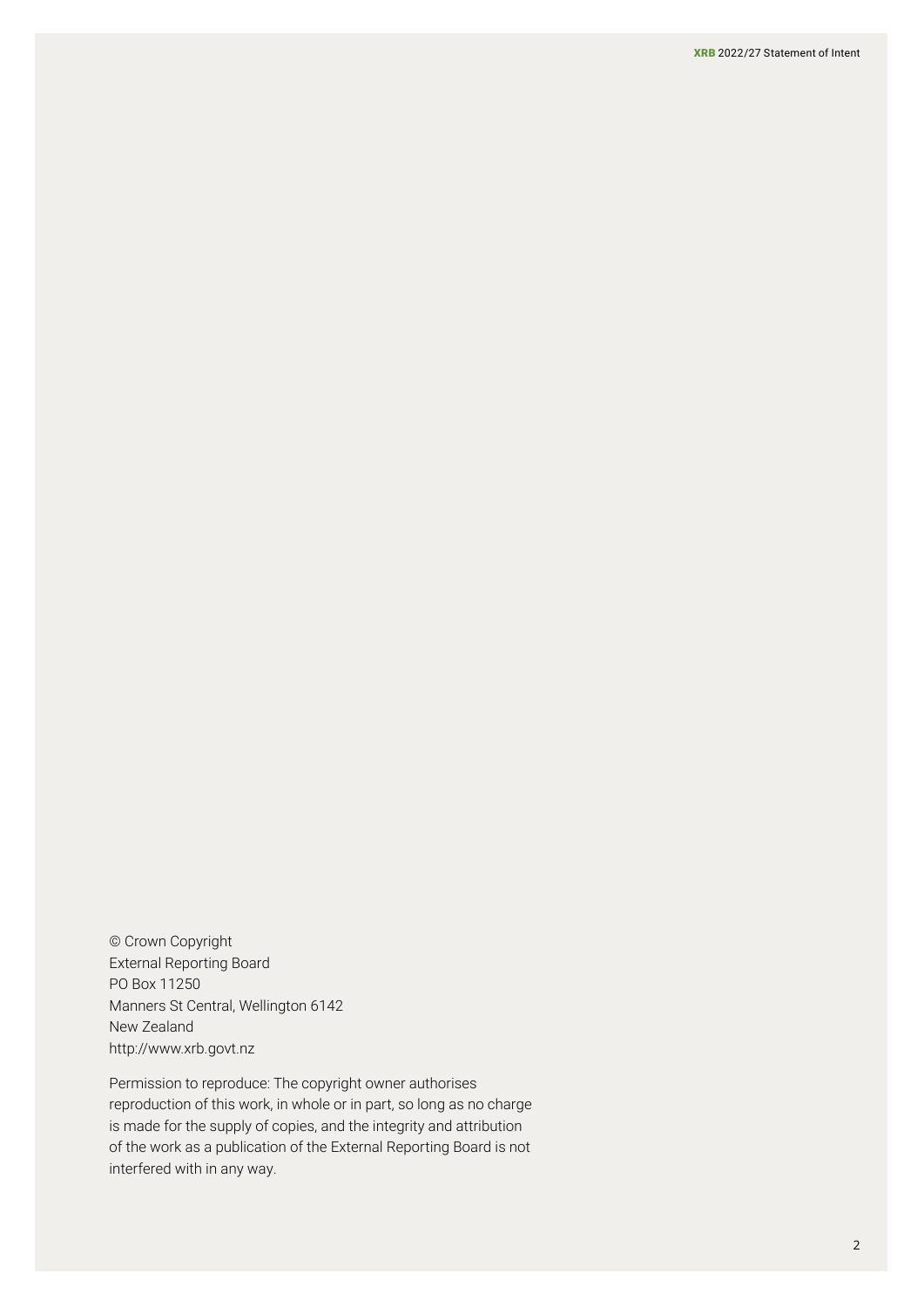## **Contents**

| <b>Statement of responsibility</b><br>4                                   |    |
|---------------------------------------------------------------------------|----|
| 1. Introducing the External Reporting Board                               | 5  |
| 2. Overview                                                               | 7  |
| 3. Our purpose and approach                                               | 8  |
| 4. Our strategic intentions                                               | 10 |
| 5. Management of functions and operations<br>to meet strategic intentions | 12 |
| <b>6. Assessing performance</b>                                           | 15 |
| 7. Organisational health and capability                                   | 16 |
| 8. Process to be followed for acquisitions                                | 17 |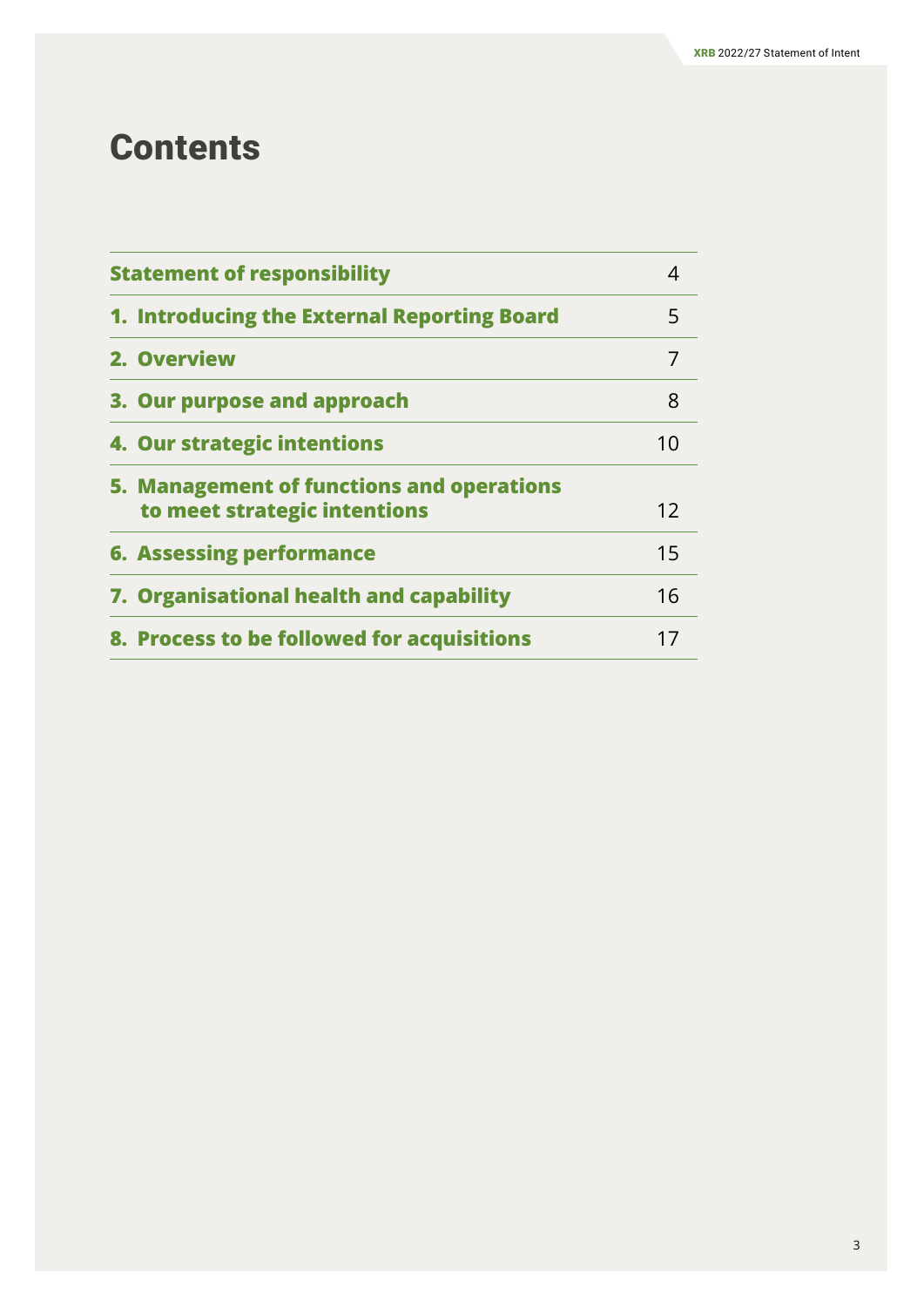## <span id="page-3-0"></span>Statement of responsibility

This Statement of Intent has been prepared in accordance with the requirements of section 139 of the Crown Entities Act 2004. The purpose of the Statement of Intent is to promote the public accountability of the External Reporting Board (XRB) by:

- Enabling the Crown to participate in the process of setting the XRB's strategic intentions and medium-term undertakings;
- Setting out for the House of Representatives those intentions and undertakings; and
- Providing a base against which the XRB's actual performance can be assessed.

The XRB Board is responsible for the content of this Statement of Intent.

As the XRB is an Independent Crown Entity, the Minister may not direct the XRB to have regard to, or give effect to, a government policy relating to the XRB's standard-setting functions, and as a result no such matters are included in this Statement of Intent.

In accordance with section 145 of the Crown Entities Act 2004, the XRB has consulted with the Minister of Commerce and Consumer Affairs in the preparation of this Statement.

**Michele Embling Jane Taylor Chair Deputy chair 26 April 2022 26 April 2022**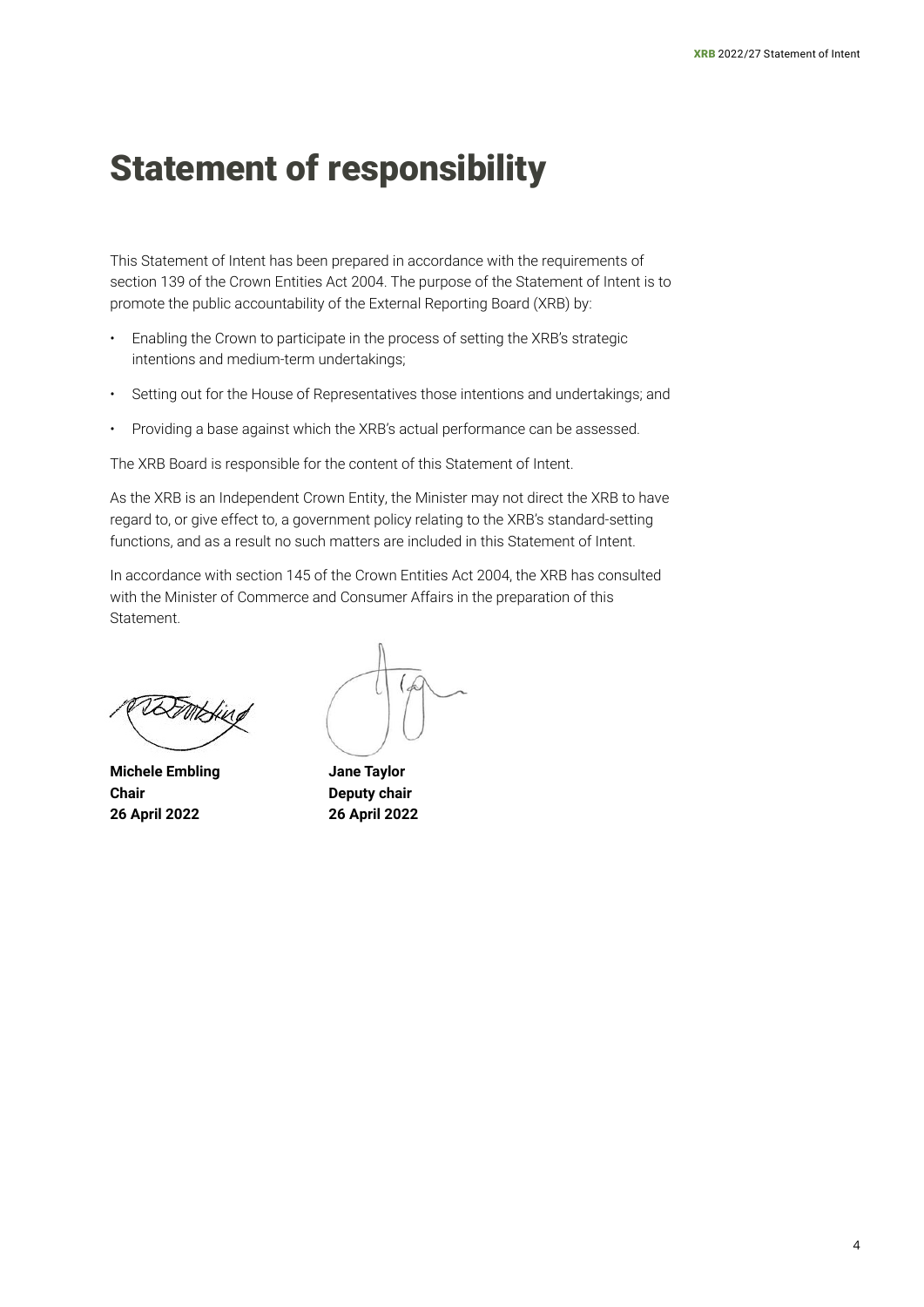## <span id="page-4-0"></span>1. Introducing the External Reporting Board

The External Reporting Board (XRB) is an Independent Crown Entity initially established under the Financial Reporting Act 1993, with continued existence under section 11 of the Financial Reporting Act 2013 and operating within the framework of the Crown Entities Act 2004.

A significant extension to the XRB's mandate was enacted on 27 October 2021<sup>1</sup> to include the issue of climate standards and the issue of non-binding guidance on a wider range of environmental, social and governance (ESG) and other non-financial matters. This change to our mandate and the flow on impacts on the organisation together with the fast-changing external reporting environment prompted us to review and issue an updated Statement of Intent.

The XRB's vision is that New Zealand prospers through effective decision making for resource allocation informed by high-quality, trusted, and integrated reporting.

The XRB's strategic intentions are focused on establishment of financial reporting, climate and audit and assurance standards and other guidance that give rise to:

- **Trusted** High-quality reporting and assurance that maintains confidence in New Zealand's reporting and promotes transparency and accountability across all sectors of the economy.
- **Informative** Reporting that generates relevant information to support informed decision making and better outcomes for New Zealand.
- **Integrated** Reporting that encompasses both financial and non-financial information spanning the natural, human, social and financial capitals that support intergenerational wellbeing.

The XRB's strategic intentions are achieved through its core functions as set out in sections 12 and 19A of the Financial Reporting Act 2013:

- Developing and implementing reporting strategies and frameworks for the XRB's standard setting activities, including the development of an ESG reporting framework that is relevant for Aotearoa New Zealand.
- Preparing and issuing financial reporting standards.
- Preparing and issuing auditing and assurance, and other related services standards.
- Preparing and issuing professional and ethical standards that govern the professional conduct of auditors.
- Preparing and issuing climate standards.
- Preparing and issuing authoritative notices for the purposes of the definition of generally accepted accounting practice or the definition of climate-related disclosure framework.
- Preparing and issuing non-binding guidance on a wider range of environmental, social and governance (ESG) and other non-financial matters.
- Liaising with national and international organisations that exercise functions that correspond with, or are similar to, those conferred on the XRB.

The XRB has used its powers under the Crown Entities Act to establish two subsidiary boards as committees of the XRB Board: the New Zealand Accounting Standards Board (NZASB) to set financial reporting standards and the New Zealand Auditing and Assurance Standards Board (NZAuASB) to set auditing, assurance, other related services and ethical standards.

1 Through the Financial Sector (Climate-related Disclosures and Other Matters) Amendment Act 2021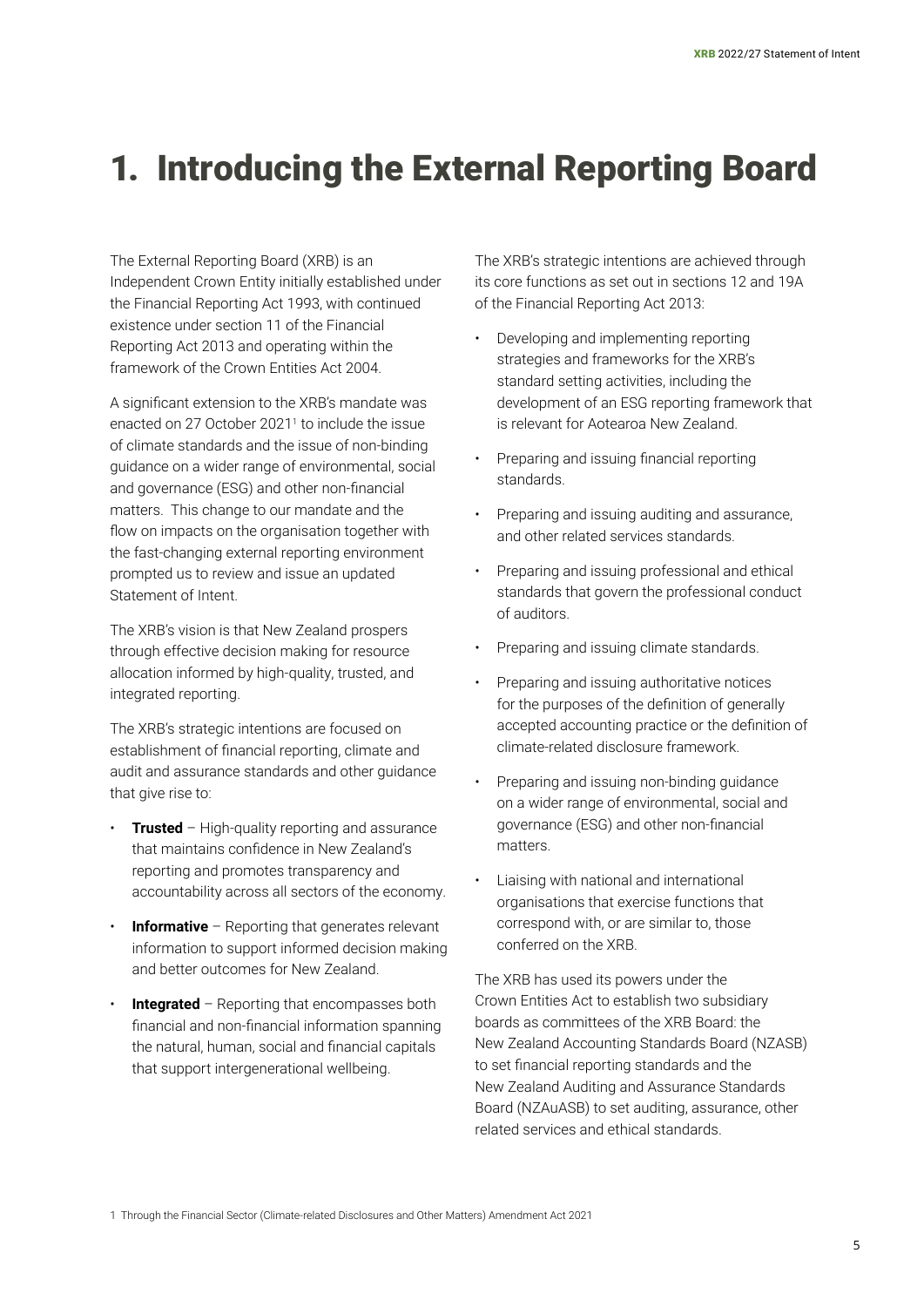Due to the strategic significance of the new reporting standards on climate-related disclosures, the XRB Board itself is developing those standards, the first of which is expected to be issued in December 2022. A dedicated Project Steering Committee made up of a number of XRB Board members and the Chief Executive has been set up for that purpose. We expect that it will be necessary to maintain and issue on-going guidance and consider international alignment as international standards develop. This may prompt a review of our operating structure in the next few years to ensure the work is delivered in the most efficient way and involving the right mix of people. We note that internationally, many standardsetters have/are in the process of establishing separate sustainability standards boards.

In addition, as the first phase in the development of an ESG reporting framework to enable guidance on ESG matters, the XRB Board is overseeing the development of a Te Ao Māori framework for ESG reporting. The project is called Ngã pou o te kawa ora. The XRB Board itself will be involved in the initial work on this project and the appropriate structure for the project will be formalised in due course.

In addition to direct involvement in the climate and ESG reporting projects, the XRB Board is responsible for general governance of the organisation, overall financial reporting strategy (including advising the Minister of Commerce and Consumer Affairs accordingly), standard-setting strategy and oversight of the subsidiary standard-setting boards.

Further information on the XRB can be found on our website: <https://www.xrb.govt.nz/>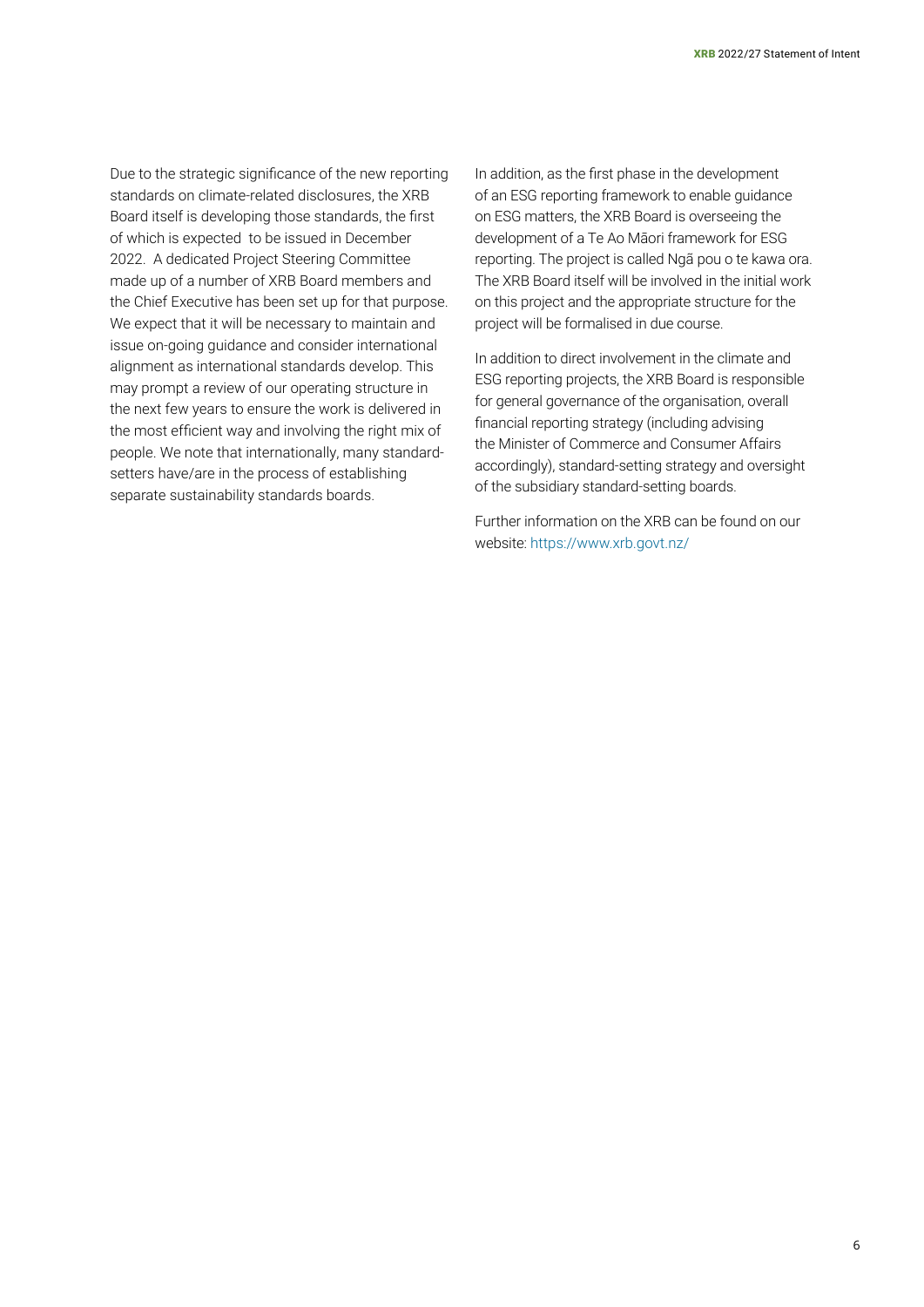## <span id="page-6-0"></span>2. Overview

High-quality information is critical to ensure that decision making for resource allocation that impacts the wellbeing of New Zealand and New Zealanders is well informed.

We understand the growing demand for information about the entity's impact and social license to operate. Therefore our strategy recognises that high quality information needed for decision making for resource allocation is more than financial information. It includes non-financial elements of performance including: value creation, resilience, sustainability and the wider impacts an organisation has on society and the environment. Integrated, this information spans the natural, human, social, and financial capitals that support intergenerational wellbeing.

We set standards for a wide range of entities across all sectors that attempt to address the specific user needs of the entity reporting. Therefore, the importance of consultation, and communication and engagement with a broad cross section of stakeholders, and the consideration of Te Ao Māori principles into our work, cannot be understated. Our extended mandate also provides us with the opportunity to engage with a larger range of practitioners and users of our standards. We are building our capacity and capability to make the most of this opportunity and will continue our focus on enhancing our consultation, communication and engagement efforts.

Equally, we will continue to focus on maintaining and building strong international connections and maintaining our current policy of convergence with international standards and harmonisation with Australia. This is central to our role of taking, as appropriate, international standards and making them relevant and applicable for a New Zealand context. Our focus on this recognises the importance of comparable information when it comes to accessing capital, and that adopting internationally recognised standards remains extremely important to New Zealand entities. However, we are acutely aware that external reporting demands are changing at pace and that may mean that we need to move ahead of others internationally, in the short term, in order to ensure relevance in New Zealand.

Alongside this, we are committed to maintaining our role as a credible influencer on the global standard setting stage. This is particularly important as momentum grows in the development of sustainability-related disclosure standards and the establishment of the International Sustainability Standards Board. We have a credible voice and a reputation for being fair and even handed in our approach. In the years ahead, we intend to maintain and build on our international standing to avoid unnecessary disruption and uncertainty in reporting by New Zealand entities.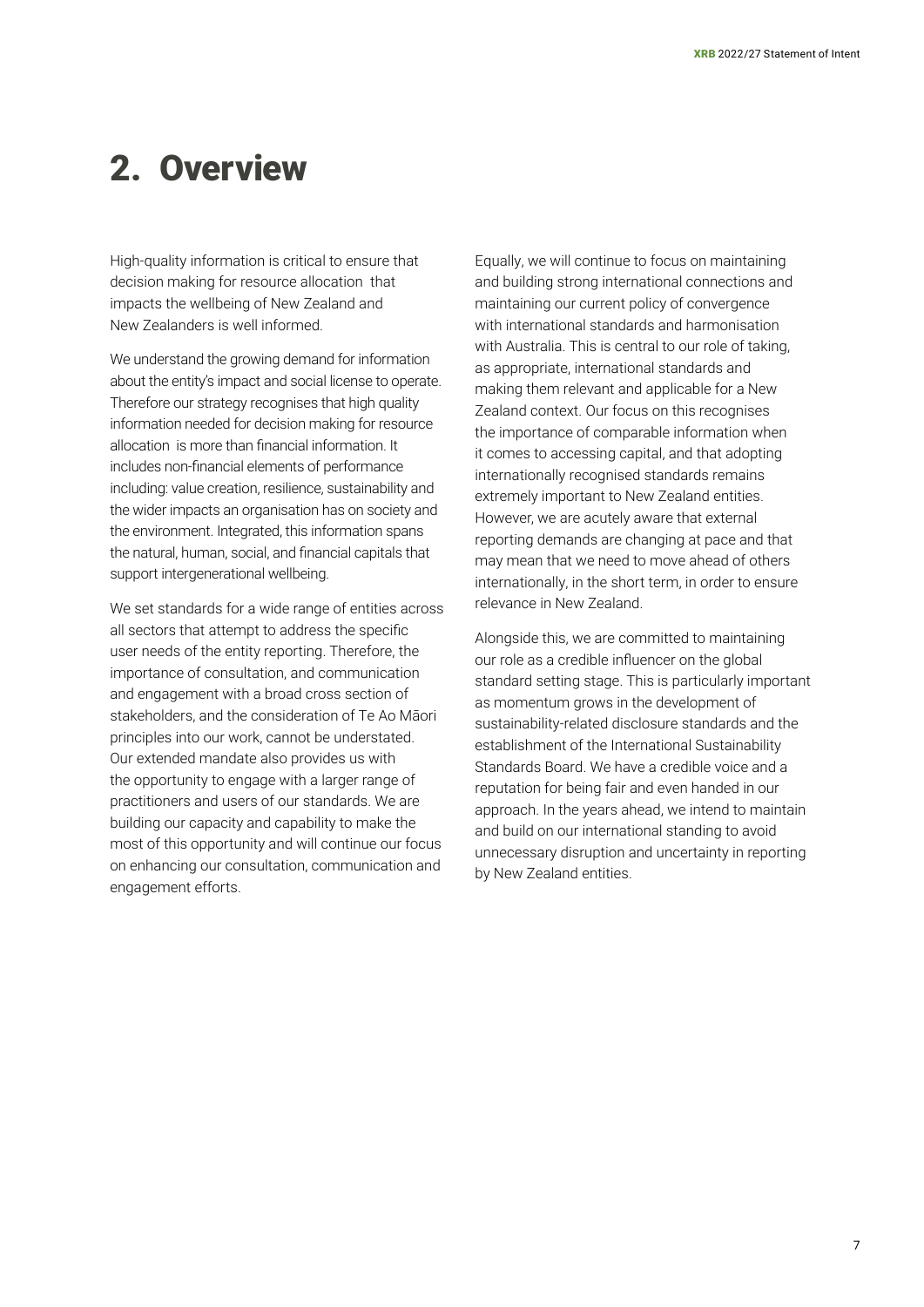## <span id="page-7-0"></span>3. Our purpose and approach

#### **3.1 Why are we here?**

#### Government's overall goal

To improve the living standards and wellbeing of all New Zealanders through sustainable and inclusive growth



We enable high quality, trusted, and integrated reporting through the provision of robust frameworks and standards that are internationally credible, while being relevant to Aotearoa New Zealand so that reporting and assurance in New Zealand promotes trust, confidence, transparency and accountability.



New Zealand prospers through effective decision making for resource allocation informed by high-quality, trusted, and integrated reporting.

We achieve our purpose and work towards our vision by developing reporting strategies, frameworks, standards and guidance. We also ensure that these respond promptly to local and international external reporting developments, the pace of which has significantly increased over the last few years. The range of stakeholders for whom reporting standards are relevant is broadening and users of reports are increasingly demanding richer information well beyond financial reporting.

Through our stakeholder engagement processes and international connections we gain a deeper understanding of issues faced by entities and work with others in the external reporting system (e.g. regulators and policy makers) to have these resolved. Rising to the challenge of an extended mandate to develop standards on climate-related disclosures and non-binding guidance on environmental, social and governance (ESG) and other non-financial matters means we must develop stronger and deeper relationships with a broader group of stakeholders. This work will also recognise and honour the Crown's obligations under the Treaty of Waitangi.

The XRB is well placed to respond to the changing environment. We are a small organisation with the ability to be agile and adapt to events at pace. These actions are critical in maintaining trust, confidence and transparency during a time of disruption and uncertainty.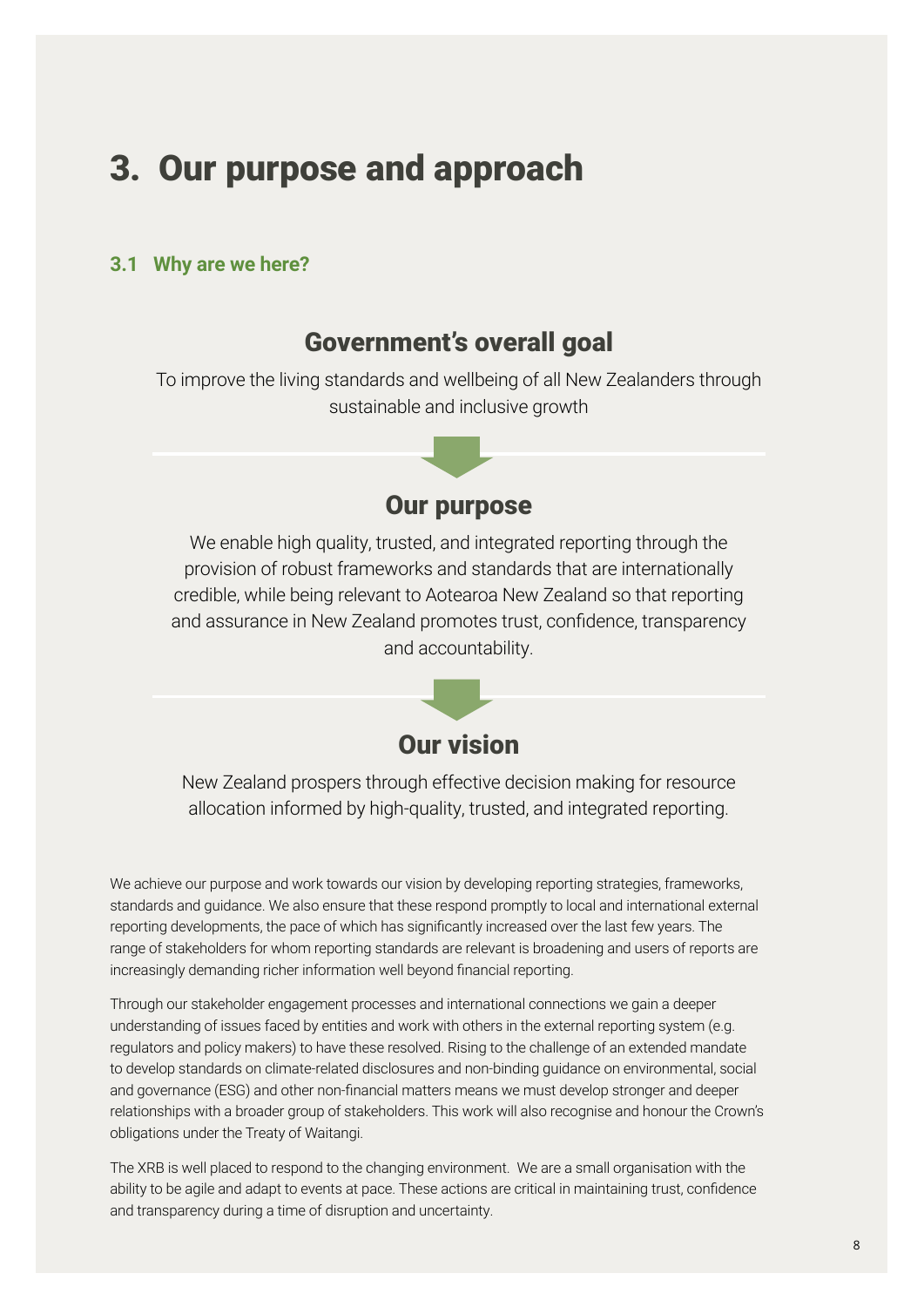# Our Strategy

### Our Purpose

We enable high quality, trusted, and integrated reporting through the provision of robust frameworks and standards that are internationally credible, while being relevant to Aotearoa New Zealand so that reporting and assurance in New Zealand promotes trust, confidence, transparency and accountability.

## Our Vision

New Zealand prospers through effective decision making for resource allocation informed by high-quality, trusted, and integrated reporting.



## How we will deliver

**Lead** to ensure stakeholders understand the purpose and value of reporting standards and are informed of international developments.

**Influence** through debate and thought-leadership to promote improved reporting processes and ensure high-quality global standards that are both applicable in New Zealand and in the public interest.

**Collaborate** with stakeholders, with a greater emphasis on Māori, throughout the lifecycle of developing standards and ensure external reporting and assurance gaps are identified, understood, and addressed.

**Respond** to stakeholder input and the fast-changing external reporting landscape to ensure our frameworks, standards and guidance are robust and sustainable.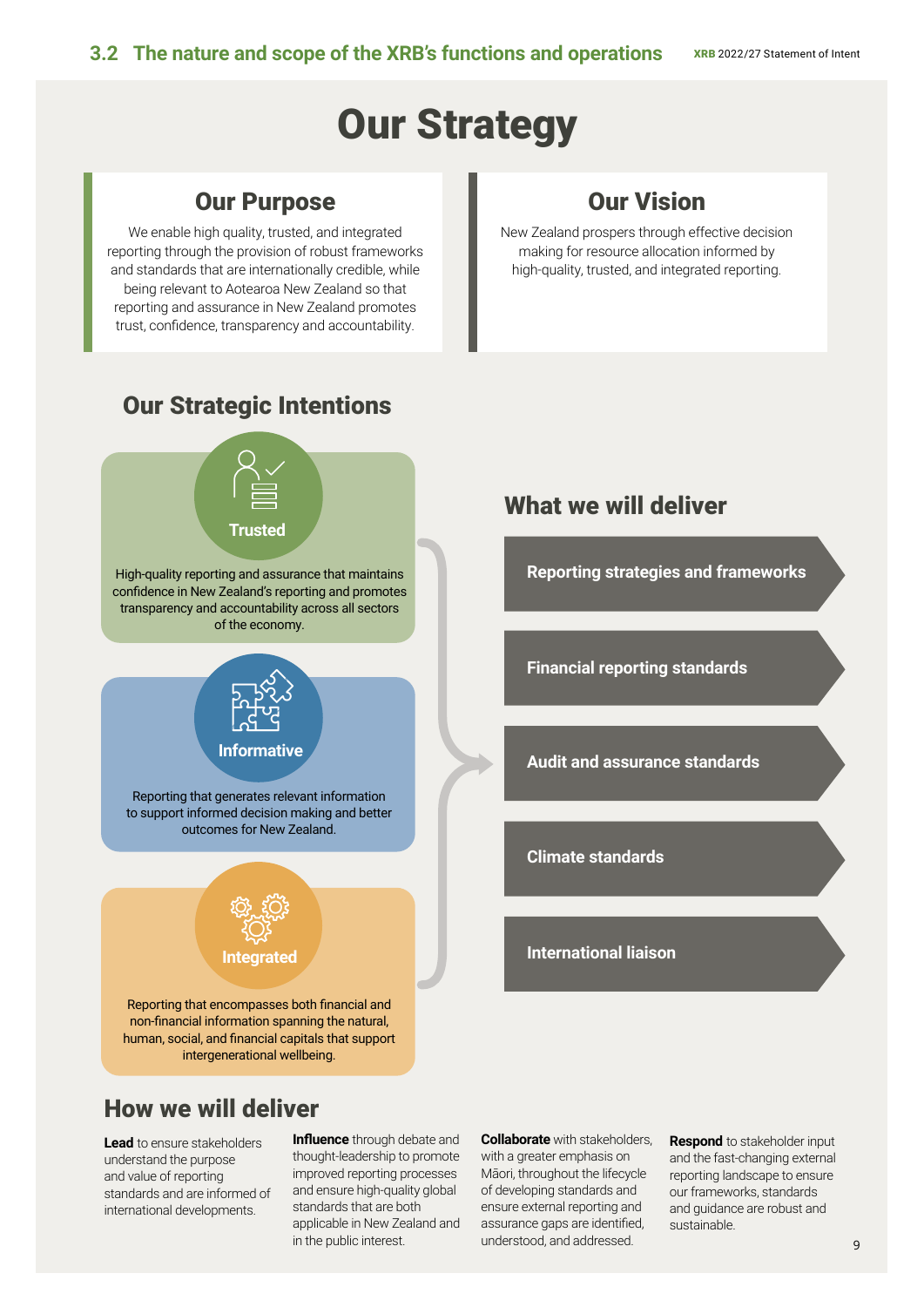## <span id="page-9-0"></span>4. Our strategic intentions

#### **4.1 Overarching strategic intention**

#### **Promote and facilitate effective decision making for resource allocation**

All of the XRB's activities are aimed at achieving our overarching goal. It is key to have the right information when making decisions about the allocation of limited resources and create longterm value for Aotearoa New Zealand. The XRB will continue to work and engage with stakeholders in setting frameworks, standards and guidance to promote and facilitate effective decision making.

#### **4.2 Trusted**

**High-quality reporting and assurance that maintains confidence in New Zealand's reporting and promotes transparency and accountability across all sectors of the economy.**

High-quality reporting can be achieved only if the rules on which it is prepared (reporting standards) are reliable and based on clear and sound economic principles, are mutually consistent, can be readily applied by preparers and can be understood by users. Similarly the assurance provided on that information should be based on standards that require robust and independent examination by assurance providers. In other words, a necessary condition for high quality reporting is high quality reporting and assurance standards.

In the area of audit and assurance there is considerable international and domestic activity examining trust and confidence in external reporting, including audit quality and the independence of audit firms. The XRB will continue to monitor and work with the key stakeholders in the reporting supply chain to consider how the issues identified could impact New Zealand and how best these should be addressed in New Zealand.

With the rise in demand for assurance over reporting of non-financial information the XRB will be working with a broader group of stakeholders to promote and facilitate a common understanding of what "assurance" means in the context of broader non-financial reporting, and to provide the right foundation and tools to those delivering assurance services.

#### **4.3 Informative**

**Reporting that generates relevant information to support informed decision making and better outcomes for New Zealand.**

High-quality reporting that informs users' decisionmaking for resource allocation is fundamental to effective accountability, transparency, stewardship and good governance. This will build a more sustainable and productive economy and promote high-quality investment into all regions of New Zealand.

The process of standard setting includes significant engagement with stakeholders to develop robust and generally accepted requirements that will in turn support entities in producing relevant disclosures. The requirements also need to be updated as and when appropriate to keep pace with local and international external reporting developments in order to remain relevant.

Our work to embed the new mandatory climate disclosure framework, to support the first time application of the new standard on service performance reporting and the auditing of service performance information, and to commence the development of an ESG reporting framework, is primarily focused on supporting reporting entities to produce information that is and continues to remain relevant to users of this information.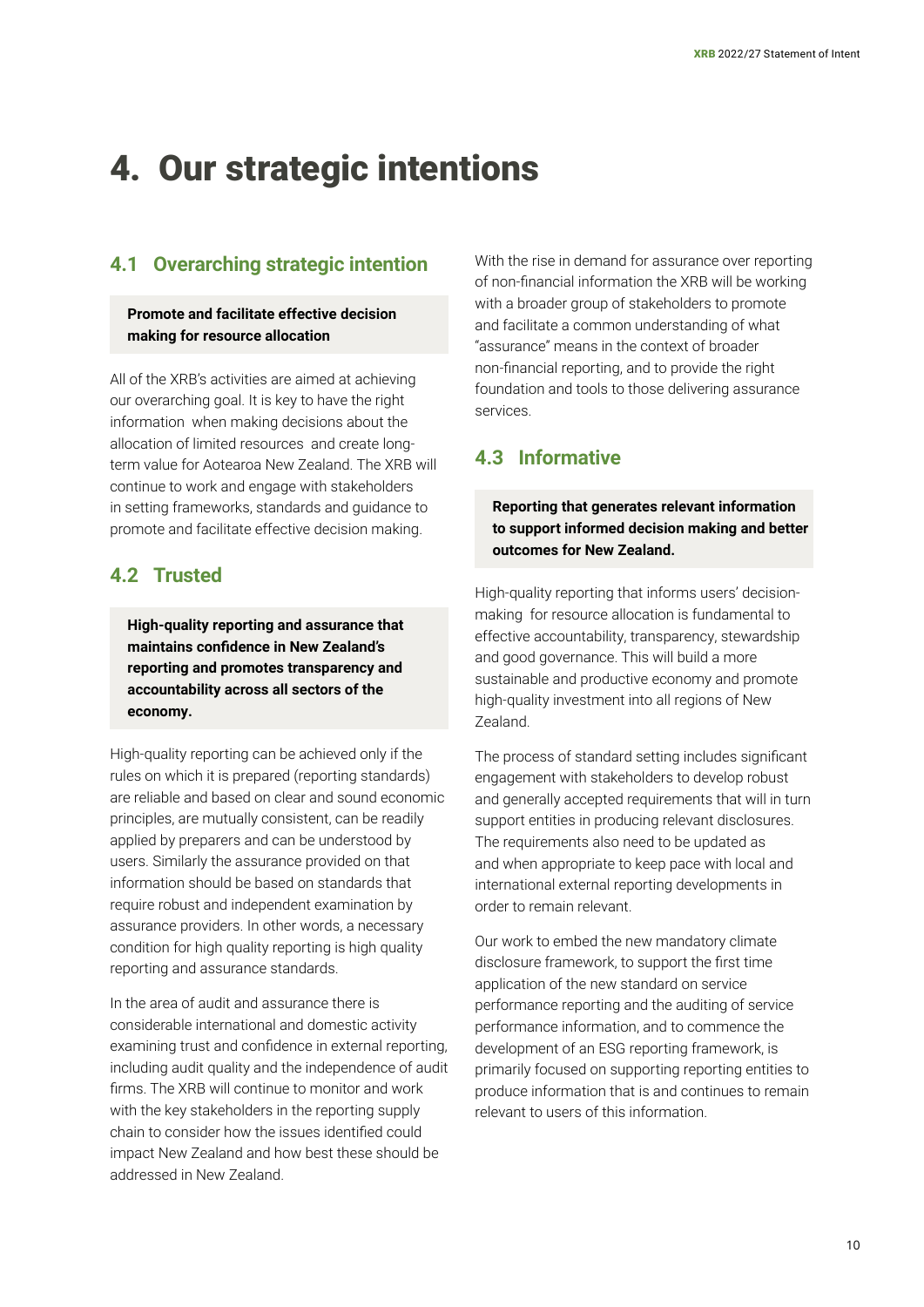#### **4.4 Integrated**

**Reporting that encompasses both financial and non-financial information spanning the natural, human, social, and financial capitals that support intergenerational wellbeing.**

Traditional financial statements are primarily backward looking and they cannot fully explain an entity's long-term strategy. Elements that may be essential to long-term strategy often escape the financial statements, such as information about the entity's business model and intangible resources, the economic environment in which the entity operates, and more forward-looking information. The XRB expects further changes and developments in external reporting resulting from the demand for entities to report more widely about their strategies, business models, risks and impacts, financial capital and other matters (e.g. environmental, social, governance (ESG)). Entities are now expected to provide users with a more comprehensive picture of their performance and impacts by complementing their financial results reporting with non-financial information.

The introduction of a mandatory climate-related disclosure framework for New Zealand in 2021 was a significant step in the progress towards external non-financial reporting. In addition, the extension of the XRB's mandate to also prepare and issue nonbinding guidance on a wider range of ESG and other non-financial matters enable us to continue to lead the development of integrated reporting in New Zealand.

We see the development of a framework as an important first step in setting the foundation for the future of ESG reporting in New Zealand. We initiated our framework project and it is called Ngã pou o te kawa ora. Our focus for this project is to deliver a framework that is relevant to New Zealand reporting entities and credible internationally. So rather than relying solely on existing international frameworks, and the emerging international framework being developed by the International Sustainability Standards Board, to guide sustainability decisions in New Zealand, the foundation of our work is based on other New Zealand frameworks that reflect Te Ao Māori. The XRB recognises the importance of and is actively engaging with Māori in developing this reporting framework for Aotearoa New Zealand.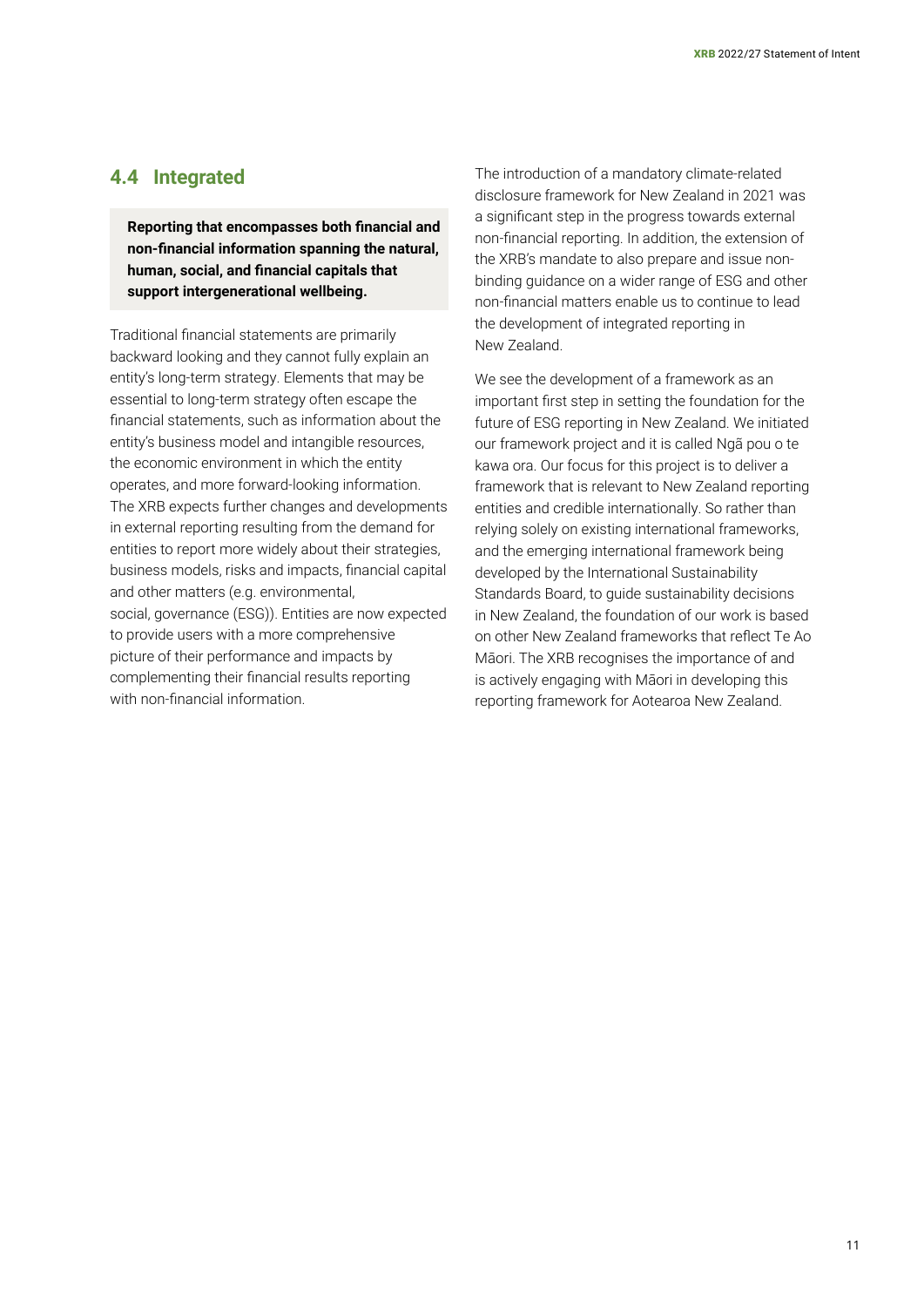## <span id="page-11-0"></span>5. Management of functions and operations to meet strategic intentions

Our activities are grouped into five outputs:

- 1. Develop and implement reporting strategies and frameworks for the Board's standards-setting activities (Output 1)
- 2. Prepare and issue Financial Reporting Standards (Output 2)
- 3. Prepare and issue Auditing and Assurance (including Ethical and Professional) Standards and other related services Standards (Output 3)
- 4. Prepare and issue climate standards (Output 4)
- 5. Liaise with and influence of international bodies (Output 5) through participation in meetings and making of submissions.

The strategic intentions will be given effect through the delivery of the outputs and the following priority focus areas, and the way in which our outputs are delivered.

#### **5.1 Priority focus areas**

#### **Integrated reporting**

Develop an integrated reporting strategy, framework and guidance which encompass a broad range of stakeholder views. The immediate focus is the development of stage 1 of the ESG reporting framework which will apply to Māori entities, referred to as the Ngã pou o te kawa ora project

#### **Engagement and influence**

Work with stakeholders (including other regulatory and government agencies) to efficiently and effectively:

- Embed the new mandatory climate-related disclosure framework in New Zealand
- Influence and respond to international developments that impact New Zealand
- Understand the perspectives of different stakeholder groups on the role of audit in maintaining trust in New Zealand reporting

#### **Frameworks, standards and guidance**

Key standard-setting projects:

- Climate-related disclosures
- For-profit Financial Statement disclosures
- PBE Leases
- PBE revenue and transfer expenses
- Assurance over non-financial disclosures including greenhouse gas emissions
- Audit of service performance information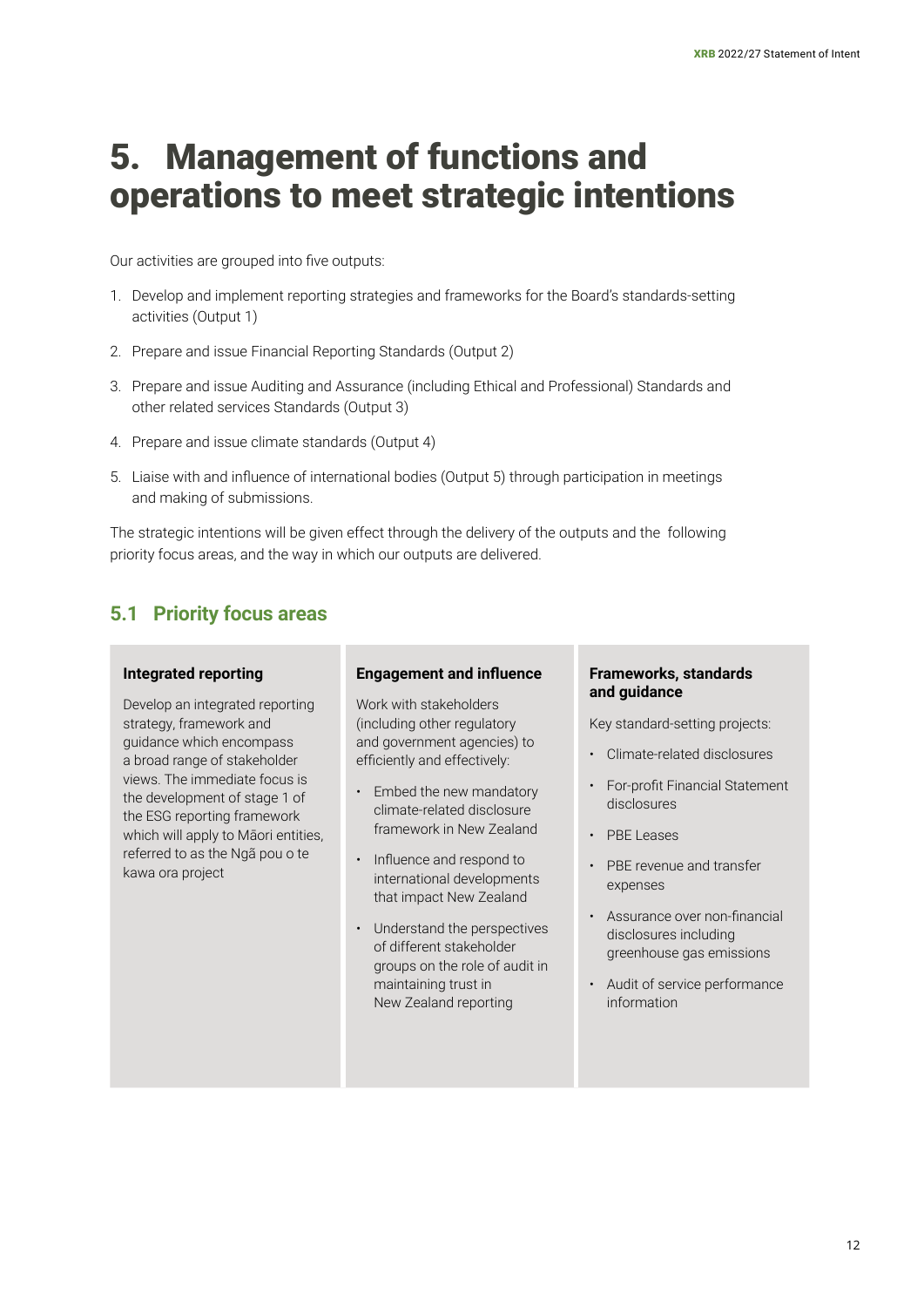## **5.2 How we will deliver our outputs**

| Lead               | Understand, through effective engagement, the issues and challenges faced by entities<br>Develop an overall view of the system (including linkages between relevant agencies<br>and gaps) and how it could develop in the future<br>Influence necessary system changes<br>Ensure stakeholders understand role, purpose and how to use standards through<br>effective communication and enhanced accessibility<br>Anticipate, monitor and respond to major disruptions and developments in the<br>international standard-setting structures and environment, and ensure that stakeholders<br>are well informed       |
|--------------------|---------------------------------------------------------------------------------------------------------------------------------------------------------------------------------------------------------------------------------------------------------------------------------------------------------------------------------------------------------------------------------------------------------------------------------------------------------------------------------------------------------------------------------------------------------------------------------------------------------------------|
| <b>Influence</b>   | Enhance stakeholder relationship management processes<br>Develop "influencing strategies" specific to each international board<br>Effective use of communication technologies and platforms<br>Facilitate debate, provide thought-leadership, participate in appropriate forums and<br>generally promote improved reporting processes<br>Maintain and enhance regional relationships<br>Influence the work of the international boards during appropriate stages of standards<br>development to ensure high-quality global standards that are both applicable in New<br>Zealand and in the public interest          |
| <b>Collaborate</b> | Implement engagement strategies to enhance the depth and breadth of stakeholder<br>engagement<br>Awareness raising activities across all participants of the external reporting process,<br>throughout the lifecycle of developing standards, including detailing "why the change"<br>Greater emphasis on engaging with Māori<br>Work with other agencies, including other standard setters, to ensure any external<br>reporting and assurance gaps are identified, understood, researched if necessary and<br>addressed<br>Support other relevant organisations that provide training and professional development |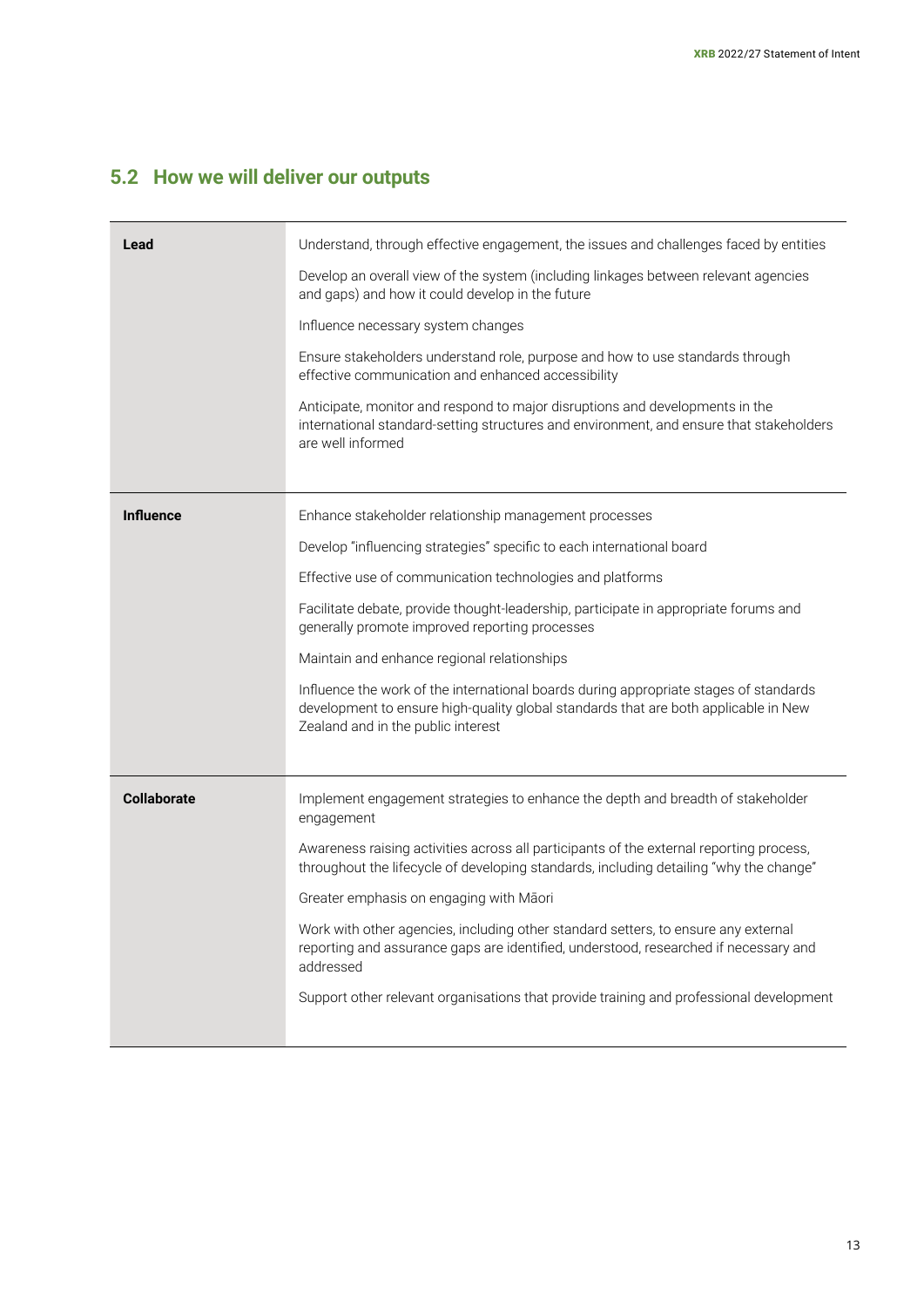| Respond | Ensure transparent and collaborative due process and consultation                                                     |
|---------|-----------------------------------------------------------------------------------------------------------------------|
|         | Maintain an external reporting strategy, frameworks, standards and guidance that are:                                 |
|         | Reliable and require infrequent changes                                                                               |
|         | Responsive to stakeholder input and fast-changing external reporting landscape                                        |
|         | Locally relevant and accepted                                                                                         |
|         | Maintain appropriate policy of international convergence and harmonisation of<br>standards                            |
|         | Undertake organised research into information needs of users of standards and<br>developments in external reporting   |
|         | Undertake post-implementation review of pronouncements to assess understanding,<br>use, impact and remaining/new gaps |
|         |                                                                                                                       |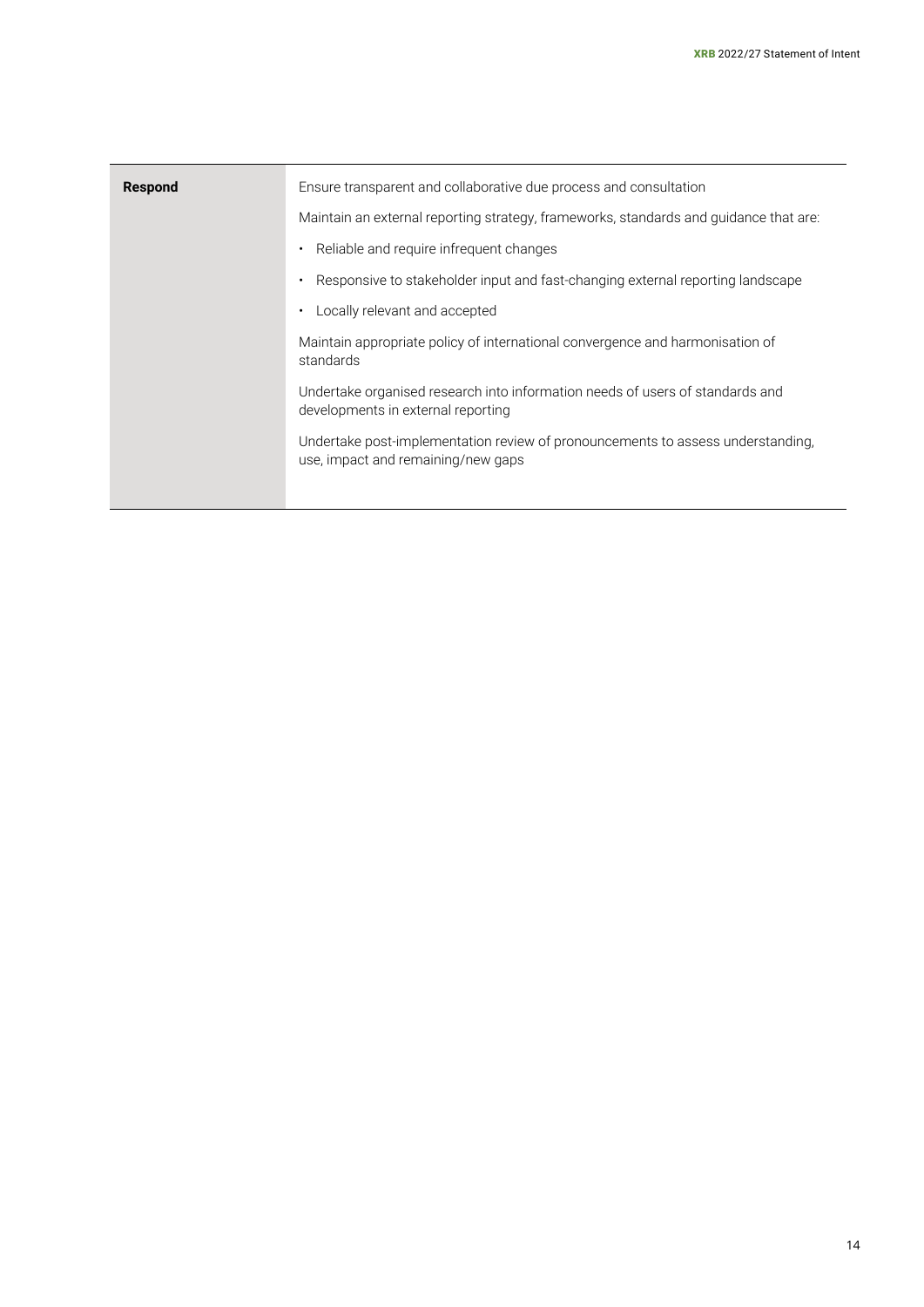## <span id="page-14-0"></span>6. Assessing performance

Our performance measures and targets are focused on timeliness and quality, and direct stakeholder feedback.

Timeliness measures and targets ensure that new standards and/or amendments to existing standards are issued in line with our convergence and harmonisation policy or to alleviate a known domestic practice issue.

Qualitative measures and targets focus on stakeholder engagement and international influence through participation in international and regional forums, and making of submissions.

We obtain direct stakeholder feedback in respect of the achievement of our overarching strategic intention. At a more detailed level, in respect of each standard, we obtain direct stakeholder feedback about the achievement of the stated objective of the standard through the responses to consultation documents and post-implementation reviews.

However, it can be challenging to measure the impact through fixed quantitative targets. That is because our strategic intentions are impacted by a range of external factors, including social, economic and financial conditions, as well as the activities of international standard-setting bodies and individual entities. Therefore, the links between our outputs and strategic intentions are not always direct.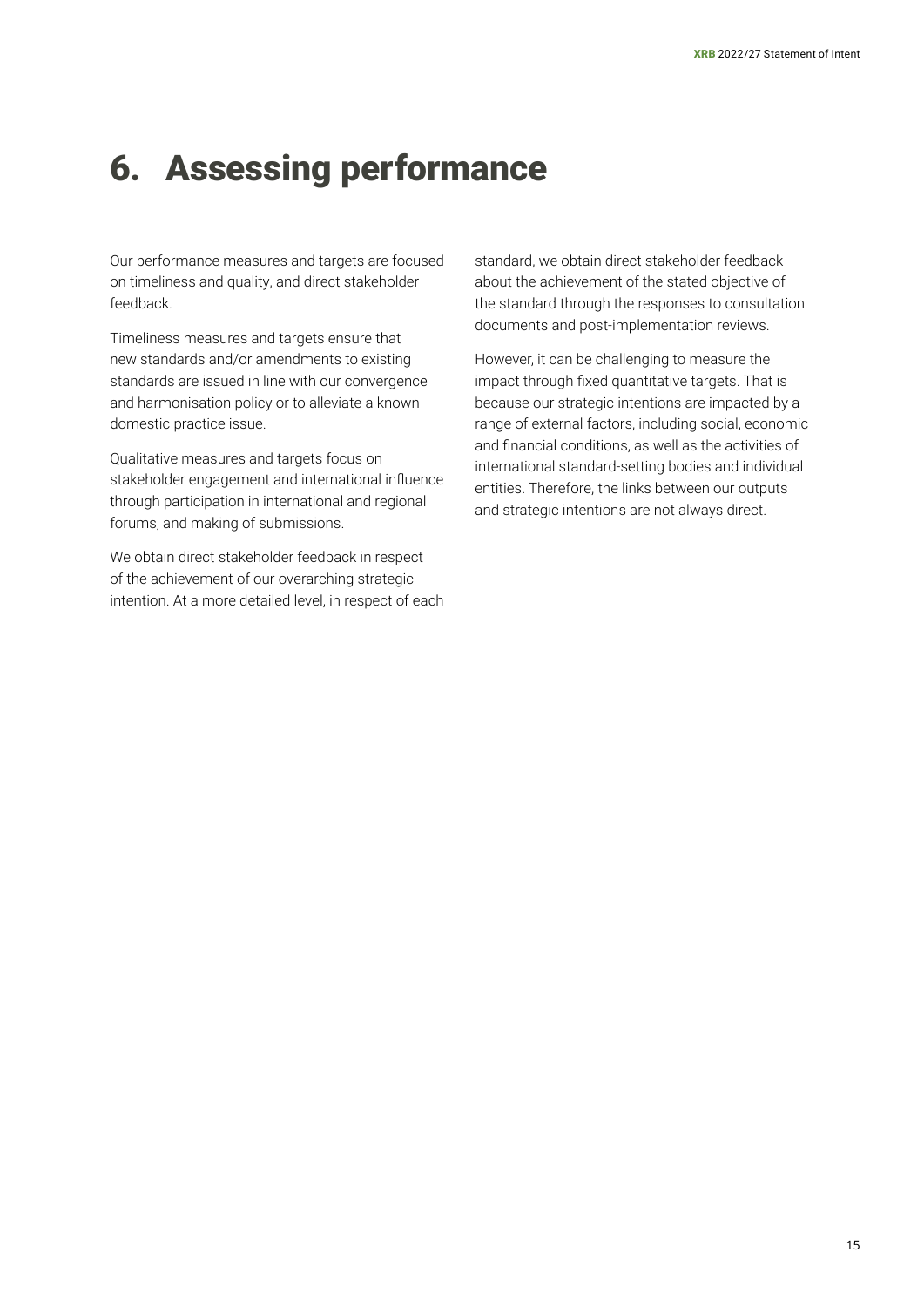# <span id="page-15-0"></span>7. Organisational health and capability

During 2021 we undertook an efficiency and effectiveness review that confirmed our ability to achieve a great deal with limited resource. However, the review has also highlighted that new capabilities and additional capacity would be needed for us to be successful in our evolving role and we have already made significant progress in this regard.

Management of the XRB's organisational health and capability will be central to the organisational change we have, and will continue to undertake, to protect our culture, connection and shared sense of purpose.

The XRB's strategic ownership priorities for the 2022-2027 period are to:

- Maintain a high-performance culture commensurate with achieving the XRB's strategic intentions. We are challenging ourselves to do things differently. It is not only about promoting continuous improvement in order to be efficient in our delivery, but more about being agile and adaptable.
- We are increasingly employing technology in order to enhance our processes and practices and one of our immediate operational focus areas is to consider how we can make our frameworks, standards and guidance more accessible.
- Maintain the level of human and financial capability needed to deliver the outputs required and the strategic priorities outlined above; and
- Operate in a financially prudent manner including within the fiscal parameters established by appropriation.

#### **Particular focus on our human capital**

We are acutely aware that our capability is primarily dependent on our human capital – having the right people to deliver the work, much of which requires a specialised skill set. We intend to maintain the human capital by actively promoting development opportunities to existing staff for example through working across teams or on one-off projects outside their normal team. We are also creating opportunities for the development of future Board members through involvement in our External Reporting Advisory Panel and constituency work groups.

In addition we will continue to expand our capability in order to deliver on our extended mandate as it relates to the broader ESG reporting and as the Ngā pou o te kawa ora project develops. Although this could mean the addition of new or different skill sets, it also affords existing staff the opportunity to retrain. At the same time, we will also consider changes needed to Board and subcommittee structures to ensure projects are delivered in the most efficient ways and with the right mix of people involved.

Workplace policies (including diversity and inclusion, and other good employer policies), remuneration policies, and methods of operation (such as constituency working groups) are all designed to contribute to this human capital maintenance approach. As noted above, we are challenging ourselves to do things differently and this equally applies to the way in which our policies will be maintained, and where appropriate enhanced, over the period of this Statement of Intent.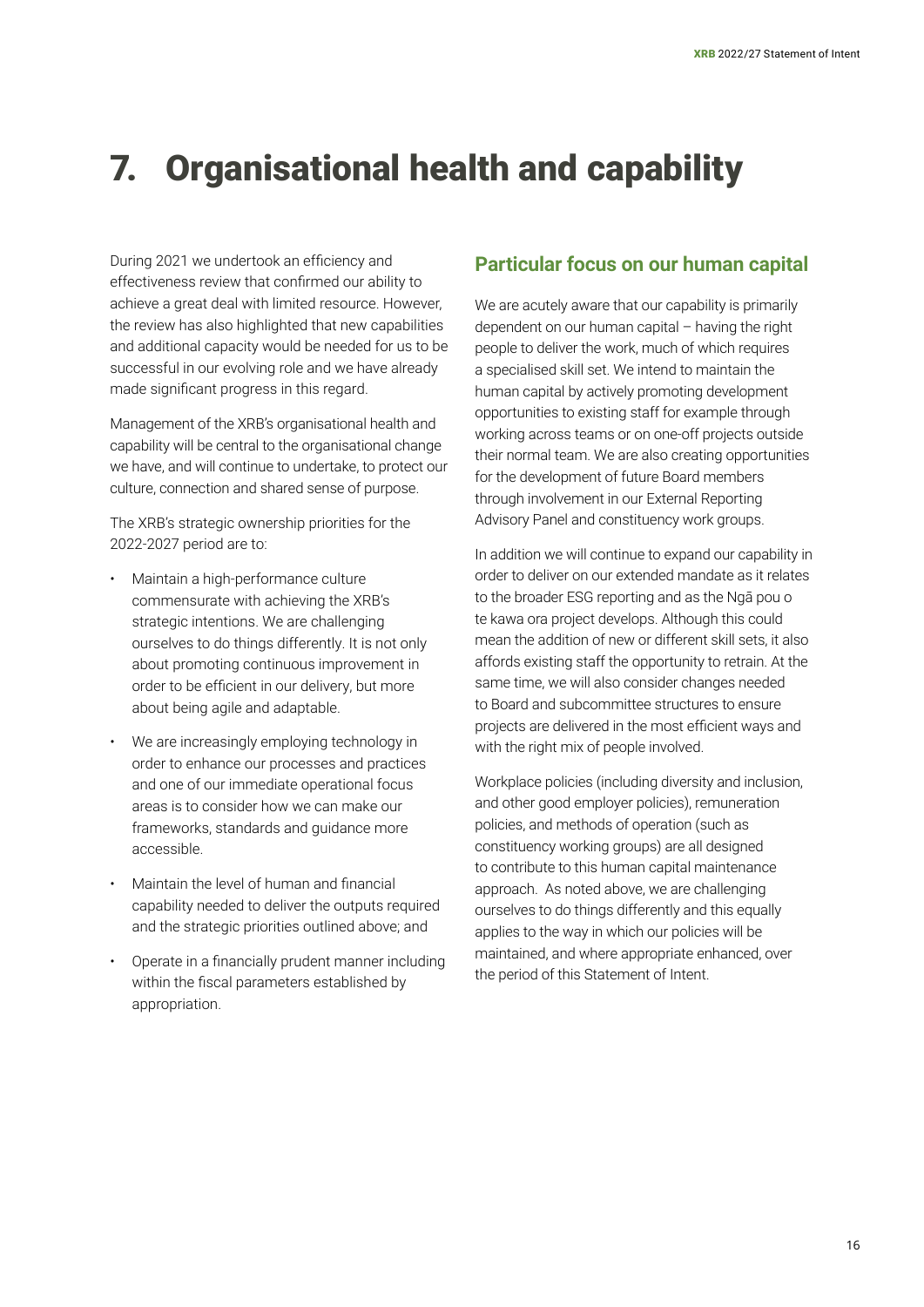# <span id="page-16-0"></span>8. Process to be followed for acquisitions

The XRB does not expect to acquire shares or interests in companies, trusts or partnerships or joint ventures during the five-year period. No process is therefore required to be specified in accordance with section 100 of the Crown Entities Act 2004.